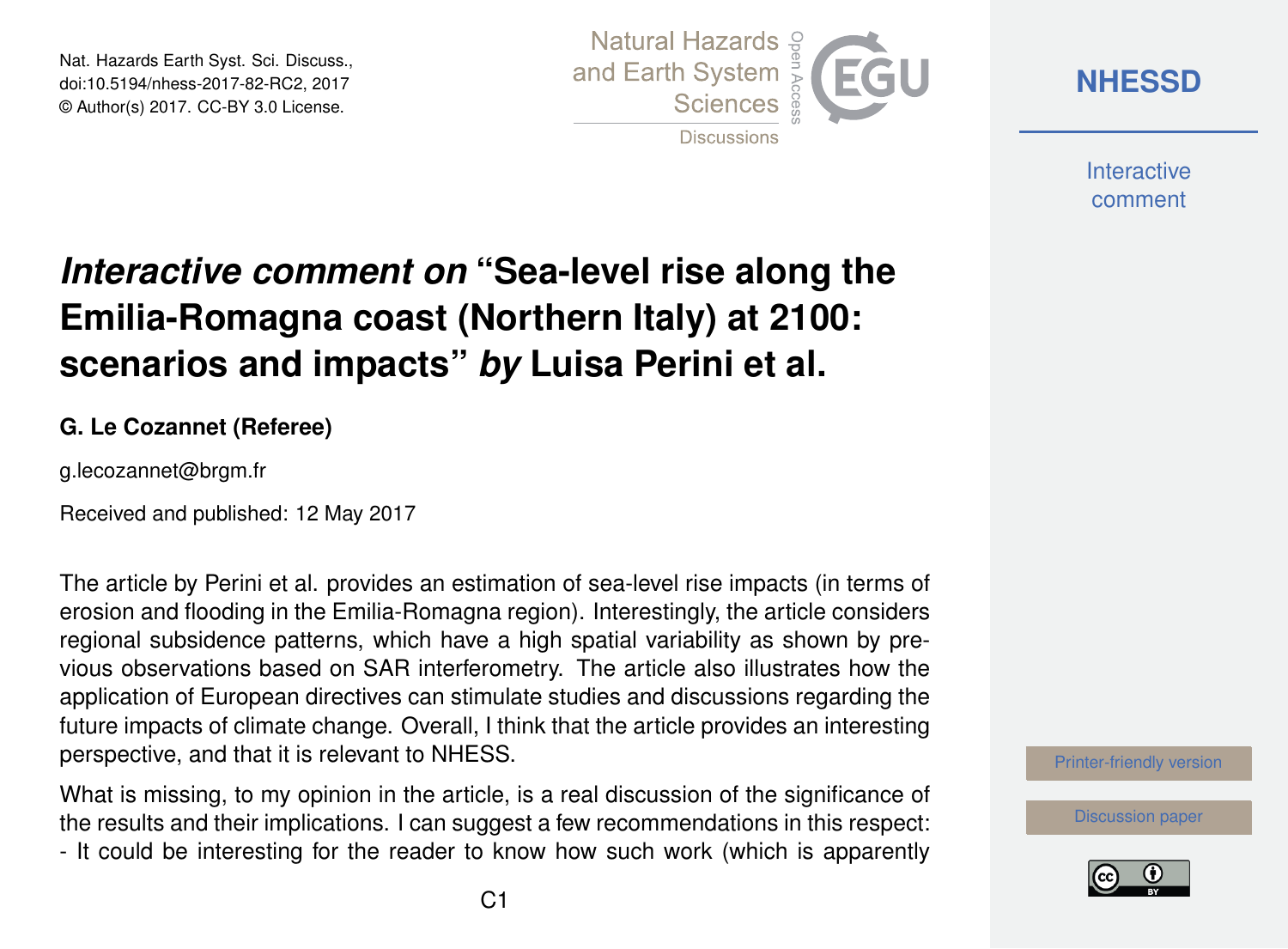strongly connected to regulatory processes such as the European flooding directives, e.g. page 3 line 22) will (or is expected to be) integrated in regional to local adaptation. I have no specific suggestion here, but I just remind that the AR6 IPCC reports to come will require information on the implementation of adaptation (including its successes and limitations). I think that the authors can make a useful contribution here. - The authors clearly list their assumption all along their study (e.g. section 3.2), but the reader would like to see a discussion on the impacts of these assumptions in the final results. I suggest that uncertainties in the results could be given more attention in a discussion section (see below further suggestions). - Finally, if possible, it would be interesting to see to which extent this study agrees or disagrees with previous impacts assessments performed in the same region (e.g. Wolf et al., 2016) and why.

I provide below detailed comments, which are hopefully useful if the authors decide to discuss uncertainties: - Subsidence: I wonder to which extent it is realistic to assume that subsidence is linear in time. In practice, the authors show that it has not been the case in the past (with acceleration in subsidence rates with increased fluid extraction in section 2.1), and this seems to me relatively common in cases of subsidence caused by groundwater extractions (Le Mouelic et al., 2005; Wang et al., 2012; Raucoules et al., 2013). I wonder if the authors would agree that in their table 5, they provide the maximum benefits of an adaptation strategy consisting in mitigating subsidence through reduced fluid extractions. A small point Page 5 line 12: "compaction of sediments" is unclear to me. I assume the authors refer here to natural (and later, anthropogenic) variability of water content in various geological layers, resulting in a reduction of their volume. - Extreme water levels: The authors use value of water heights during storms (subsection 2.3). However, it is unclear which processes have been incorporated. Of course, the references to the project Micore and other studies suggest that tides, atmospheric surge, wave setup (Stockdon et al. 2006) have been taken into account, but I suggest naming these processes explicitly. Note that the wave setup can account for an additional contribution of several 10cm, which is not negligible considering the magnitude of sea-level changes to come. If no information is available on this process, this

# **[NHESSD](http://www.nat-hazards-earth-syst-sci-discuss.net/)**

**Interactive** comment

[Printer-friendly version](http://www.nat-hazards-earth-syst-sci-discuss.net/nhess-2017-82/nhess-2017-82-RC2-print.pdf)

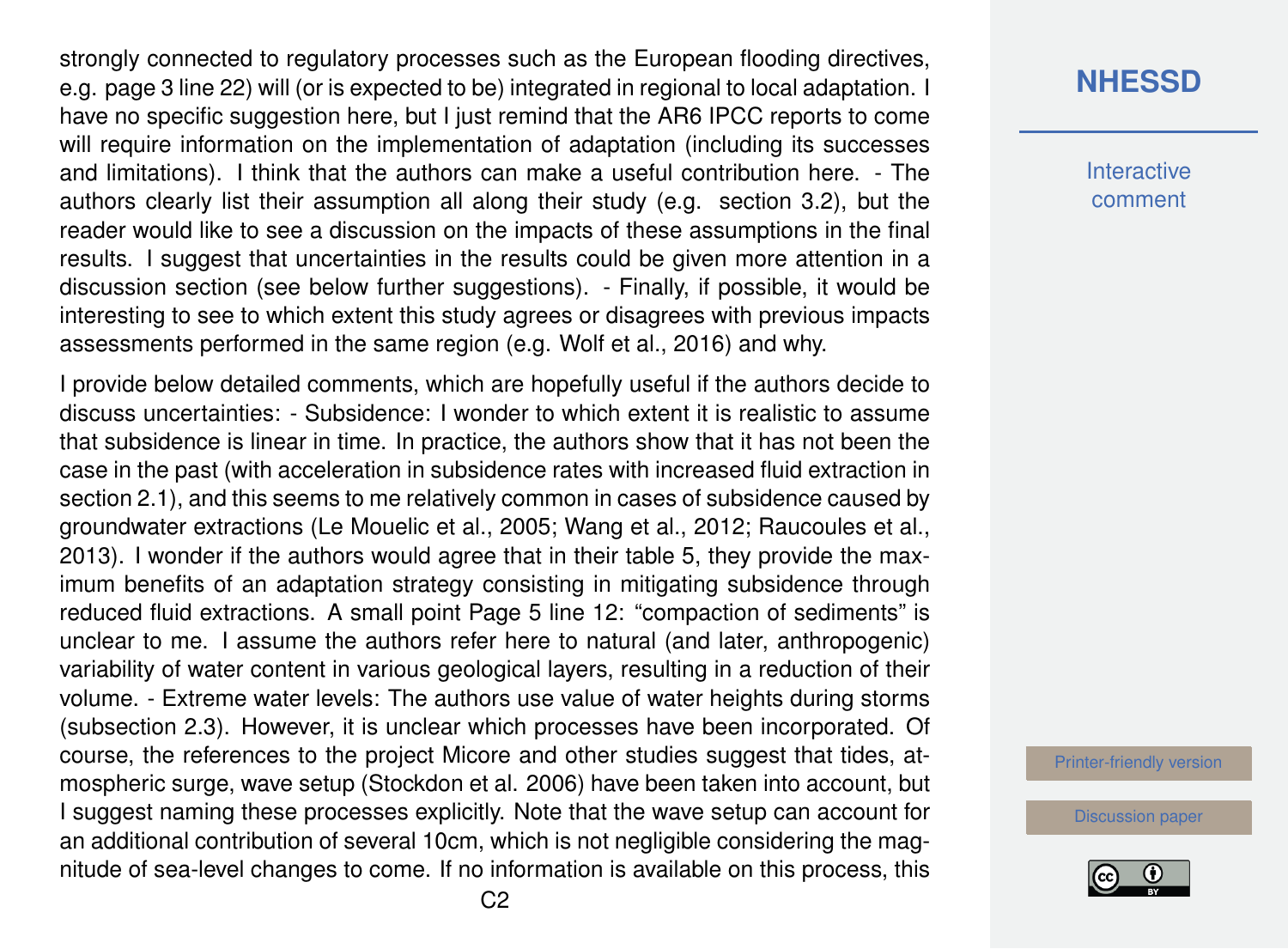source of uncertainties can be assumed dominant for the decades to come. - Mean sea-level projections: Sea-level projections used in this article rely on global models, which have not the ability to represent processes taking place at the Gilbratar straight (subsection 2.4). This can result in deviation of some 10 cm from sea-level projections in the Atlantic, west of the Gibraltar straight. Also, is the area affected by 3D circulation modifying water levels by +/-10cm as it is the case in the gulf of Lion? I suggest to discuss these processes in a discussion on uncertainties. They are discussed for example in Adloff et al. (2015, 2016, both in Climate Dynamics) and also in our article Le Cozannet et al. (2015 in Environmental Modeling and Software). Furthermore, the wording "Worst" or "best" cases scenarios (page 9 line 22 and several times after) is not appropriate for ranges of uncertainties representing likely confidence intervals (see Church et al., 2013a, 2013b) and can be misleading for coastal managers in charge of adaptation (Hinkel et al 2015). This should be rephrased. - Impacts : The authors have presented their results in two ways : "land losses" due to sea-level rise and subsidence (e.g., conclusion) and "areas lying below mean sea-level" (e.g. in table 5). I am personally in favor of the second formulation, as it makes no assumption on the adaptive responses to come (e.g., beach and dunes nourishment. . .). In both cases, the results assume no morphological changes, which, again, would deserve a discussion. There is a huge bibliography in this area. Finally, can the authors explain why storm surge impacts have not been assessed in both CS1 and CS2 hazard assessments (page 14 line 5)? Finally, I wonder if figure 3 and 5 could be merged. I hope these comments are useful.

References Wolf et al. 2016; Church et al., 2013a: see author's reference list Church et al. 2013b: Church J A, Clark P U, Cazenave A, Gregory J M, Jevrejeva S, Levermann A and Payne A J 2013 Sea-level rise by 2100 Science 342 1445 Wang et al., 2012: Wang, J., W. Gao, S. Y. Xu, and L. Z. Yu (2012b), Evaluation of the combined risk of sea level rise, land subsidence, and storm surges on the coastal areas of Shanghai, China, Clim. Change, 115(3-4), 537–558, doi:10.1007/s10584-012-0468-7. Raucoules et al., 2013: Raucoules, D., G. Le Cozannet, M. Gravelle, M. de Michele, G. Wöppelmann,

## **[NHESSD](http://www.nat-hazards-earth-syst-sci-discuss.net/)**

**Interactive** comment

[Printer-friendly version](http://www.nat-hazards-earth-syst-sci-discuss.net/nhess-2017-82/nhess-2017-82-RC2-print.pdf)